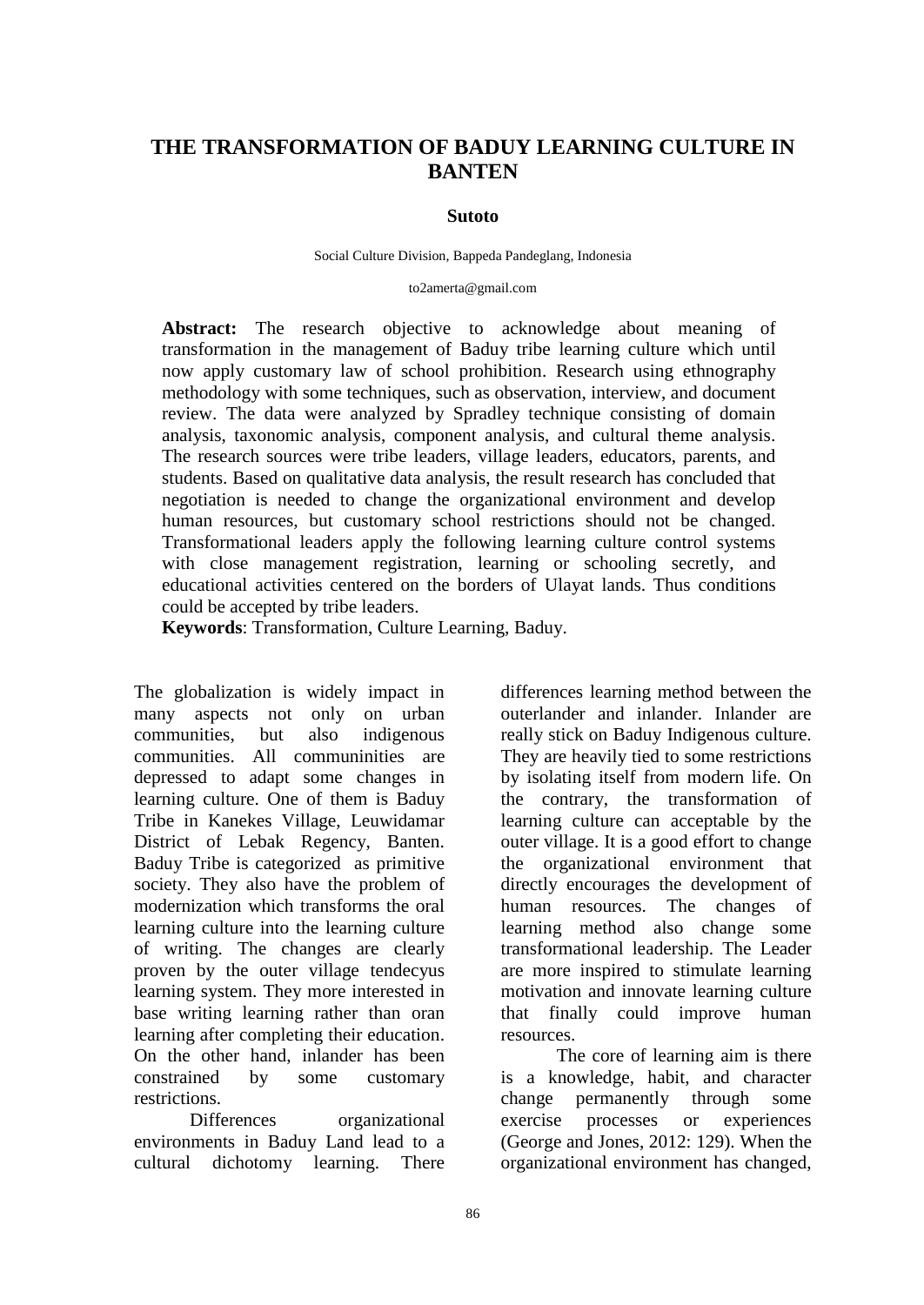learning strategies will be adjusted by many consideration based on the needs of knowledge and skills. The Baduy tribe especially the outlander very interested in communication and information technology. Some of them are using mobile phone, enjoying some television program, unfortunately, their leaders raided every citizen who uses those technology. Therefore, they access the transformation privately to avoid stress, depression, and trauma which is due to customary pressures.

Those kind of emotional symptoms will have a bad effect. Wagner and Hollbeck explained that stress is an unpleasant emotional state that is occured when a person is not convinced of his ability to solve a perceived challenge to an important value. Therefore, Gibson said, the change of the traditional environment into modern environment should be considerated to the principles of learning. The new vision of learning should be adapted the old one. This kind of refreshner method in order to motivate student's passion in learning. Good education need longterm process to be success. This process will involve many aspects and participated by whole stakeholders.

The involvement of transformational leaders is very meaningful to change the organization's environment and human resources. Yulk explains that the partipation of tribe leader, principals, teachers and others stakeholder on those transformations will support this change successly. On the other side, stakeholders participation will deeply influenced to bring forth student's trust, loyalty, respect for leaders. In order that, it is needed a strategic applied learning culture innovation include changes in organizational structure, culture, and practice of human resources (Robbins and Coulter, 2012: 166).

Transformational leadership and cultural innovation of learning directly cultivate learning motivation as a set of forces to behave in a certain way (Griffin and Moorhead, 2014: 90). The community is aware of formal and nonformal education as the current generation's learning needs, but traditional leaders have viewed school behavior as a threat to the future of the Baduy Tribe. A very basic worry is the improvement of a critical mindset that will change the "greatest wishes", such as learning by textbooks and electronic media, farming with technological equipment, consuming food and beverage packaging, and so on. Therefore, it is necessary to control the culture of learning as a decision-making process in the framework of prevention or improvement so that the mission and organizational goals can be achieved (Kreitner, 2009: 461). The desire of the community to learn must be responded by the government by building madrasah in Muslim settlements and public schools on the border of ulayat land. Also required Participation of the business world to establish telephone and internet network. Educators established community learning centers and village libraries on the border of ulayat lands. If the above conditions can not be done openly then the village head should educate the residents outside the village with the strategy of disguise and stealth.

Learning culture conflicts should be managed with strategic management. Indirect conflict can be overcome by reducing interdependence, attracting common goals, hierarchical referrals, and adaptation. Direct conflict with "loselose", "win-lose" and "win-win" strategies (Schermerhorn, 2010: 240). The desire to learn from the community must be responded by the government by building madrasa in Muslim settlements and public schools on the border of ulayat land. Also required Participation of the business world to establish telephone and internet network.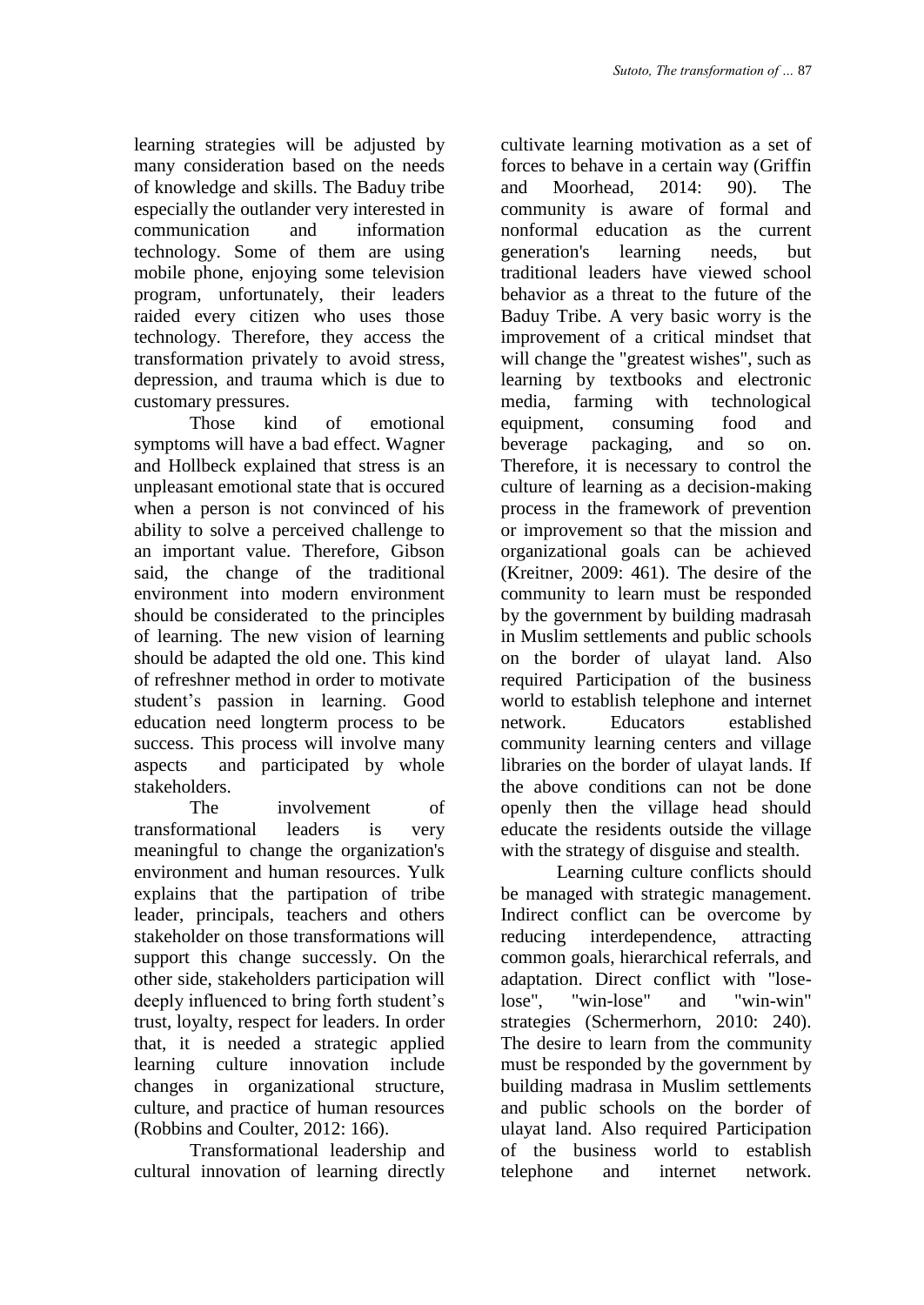Educators established community learning centers and village libraries on the border of ulayat lands. If the above conditions can not be done openly then the village head should educate the residents outside the village with the strategy of disguise and stealth.

Baduy tribe is a group of people who studied diligently. They want to learn even going to the fields every day. They learn with practical work so that work means learning. According to the customary head, the person studying at the institution will leave his or her job. In addition, people who have graduated from school generally do not want to work as farmers. With such perceptions, indigenous people of Baduy tribe are prohibited to learn like modern people.

# **METHODS**

The research methodology used a qualitative approach done with ethnographic studies. Spradley explained that researchers observed directly, recorded findings, and recorded field conditions. Ethnographic research aims to understand a view of life from the point of view of the indigenous population. In another way, Brewer said that Ethnographic research is undertaken to explore the growing knowledge in human culture . Also Fetterman describe that Ethnographic research should be with ethnographic techniques in order to be a guide for researchers as an ethnographer. Ethnographic research is best used to describe cultural groups and to explore the various beliefs, languages, behaviors, and problems they face , explained by Creswell.

The procedures of ethnography research has six steps, that is first choosing the outlying and inland settlements Baduy tribe that has been contaminated with modern lifestyle as a research project. Second, interviewing some informants. Third, conduct participant observation to observe

learning activity of outer and inland village community. Fourth, recording and drawing of community learning activities at educational institutions and residents of outside villages. It must be done so that researchers do not violate the provisions of local customs. Fifth, processing field records of observations, interviews, and document review with domain analysis, taxonomic analysis, component analysis, and cultural theme analysis. Sixth, writing ethnography report as a final research.

Based on these steps, the focus of research in the hinterland of Kanekes Village is Kampung Cibeo, while the focus of research in the outer kampung of 6 villages includes Cicakal Girang Village, Cisaban Village, Kaduketug Village, Balingbing Village, Marengo Village, and Kampung Gajeboh. In addition, research is also conducted on the border area of ulayat land as the education center of indigenous people Baduy Tribe, Bojongmenteng Village Bojongmenteng Village and Kampung Karangcombong Desa Hariang. Implementation of education on the border of ulayat land has been supported by educational facilities and the environment of multicultural society, including residents of Sundanese Parahyangan ethnic, Sundanese Banten, and Java, also ex-Baduy residents who out of the teachings of Sunda Wiwitan and settled on the border of ulayat land.

The informants were divided into three groups, from outer, inland, and border areas of ulayat lands. The resource persons for the outer village informants are former village head, village head, parents, head of madrasah, madrasah teachers, and students. Informants from the inner village are adat leaders, adat spokespersons, and community members. Resource persons at the border are principals, foundation leaders, elementary school teachers, and community learning center facilitators.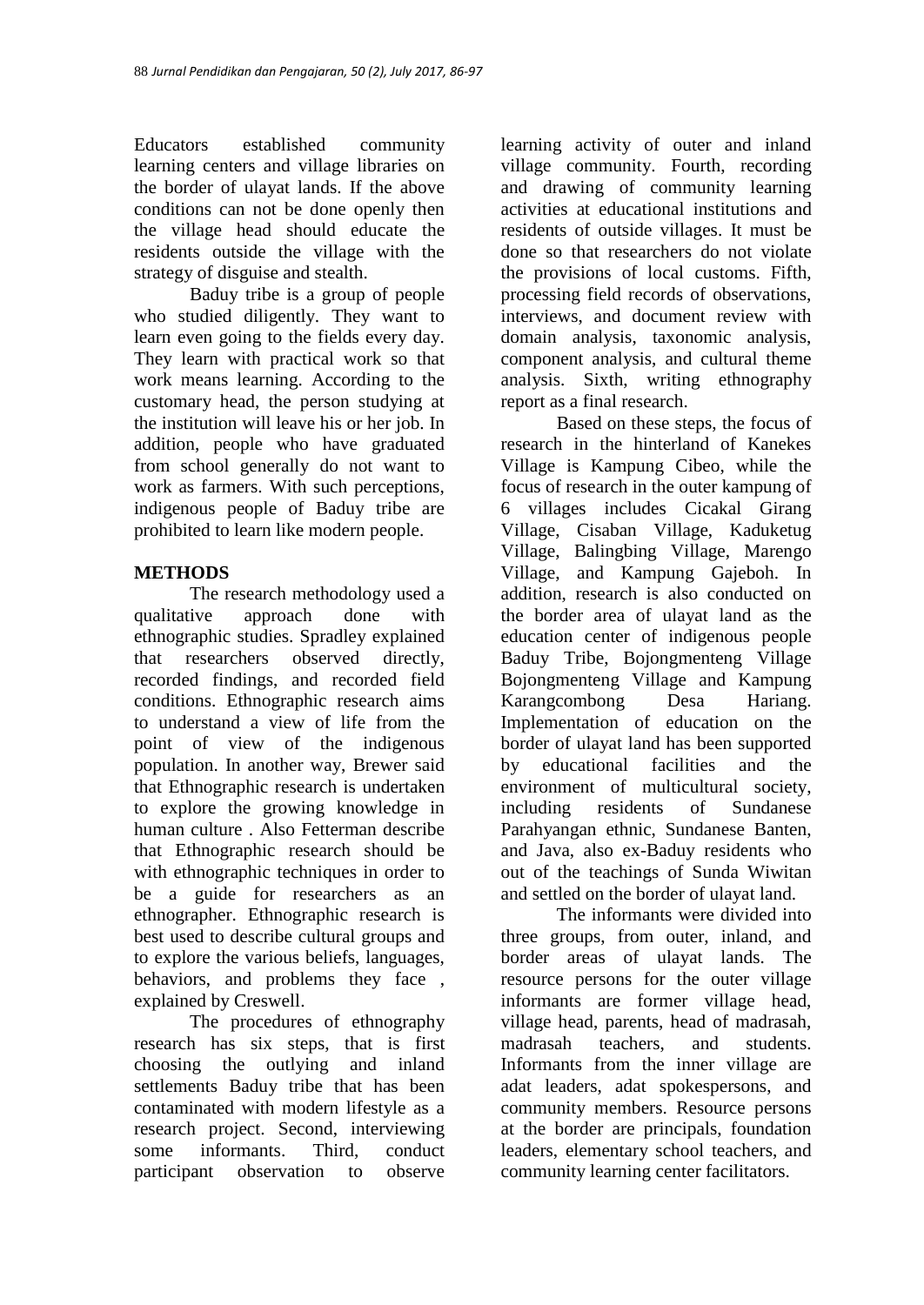## **RESULTS AND DISSCUSSION Results**

The results of this study illustrate the fact of differences in perceptions between individuals and groups in Baduy tribe that has been contaminated with modern lifestyles. The rejection of the national education system has negatively affected the existence of indigenous peoples as a dynamic organization. This perception difference has triggered conflict so that people experience stress, depression, and trauma to avoid a school invitation or choose dropping out. Therefore, negotiations are needed so that formal and non-formal learning activities within the changed organizational setting can be allowed and supported by adat leaders.

Changes in the environment of the Baduy tribe can be seen from the physical and nonphysical characteristics. The residence and work equipment of Baduy Luar community have undergone a physical change. The residents' homes in the outer village are built with metal, plastic, and building materials designed with front, center, and rear doors installed. In customary terms, the house is only built with bamboo and wood that should not be cut and should not be connected, and should not use materials of metal and plastic.

The work equipment used by the Baduy community in a machete only as a tool of woodcutters, the sickle to clear the grass, and the stick to make a hole where to plant rice seed. In contrast, outsider communities use chainsaws, hammers, woodworking machines, calculators, cell phones, laptops, printers, and others. Baduy residents in walking without sandals or shoes, while residents outside Baduy already used to wear sandals, shoes. In addition they use public transportation to go to town.

Nonphysical changes include social, cultural, and economic changes

that are most visible in the outer village community. Every morning the children from outside Baduy especially the children of the village government officials went to the border with traditional clothes. Then changed school uniform before going to class, after finished learning to dress back custom. After that, they go to the fields so it looks like going home with their parents. The children of ordinary people from the outer majority village studied nonformally on Saturday and Sunday after returning from the fields.

Customary chairman of Baduy tribe and their families who do not go to school, consists of: (1) Chief of Kampung Cibeo Village; (2) Chief of Kampung Cikartawana; And (3) Head of Cikeusik Village Tribe. Similarly, the adat chairman and his family are not attending school, including: (a) Chief Customary of Kampung Cibeo; (b) Chief Customary of Cikartawana Village; and (c) Chief Customary of Cikeusik Village. Vice adat chairman although not school but able to read, write, count, speak Indonesian, and signed. With his cleverness, the head of the tribe was appointed as the spokesperson for adat, namely Mursid's father as spokesperson for Cibeo Village, Tamah's father as spokesperson for Cikartawana Village, and Father Asmari as spokesperson for Kampung Cikeusik.

In the structure of customary institutions there is coordinator of Baduy Dangka group which functioned as as supervisor of learning culture. The village head functioned to carry out coordination tasks with local government and central government. Baduy Dangka as many as 12 groups split into two very opposite sections. The 7 groups that still function as Baduy Dangka are Dangka Carungeun, Dangka Garehong, Dangka Nungkulan, Dangka Cibengkung, Dangka Cihandam, Dangka Panyaweuyan, and Dangka Cihulu.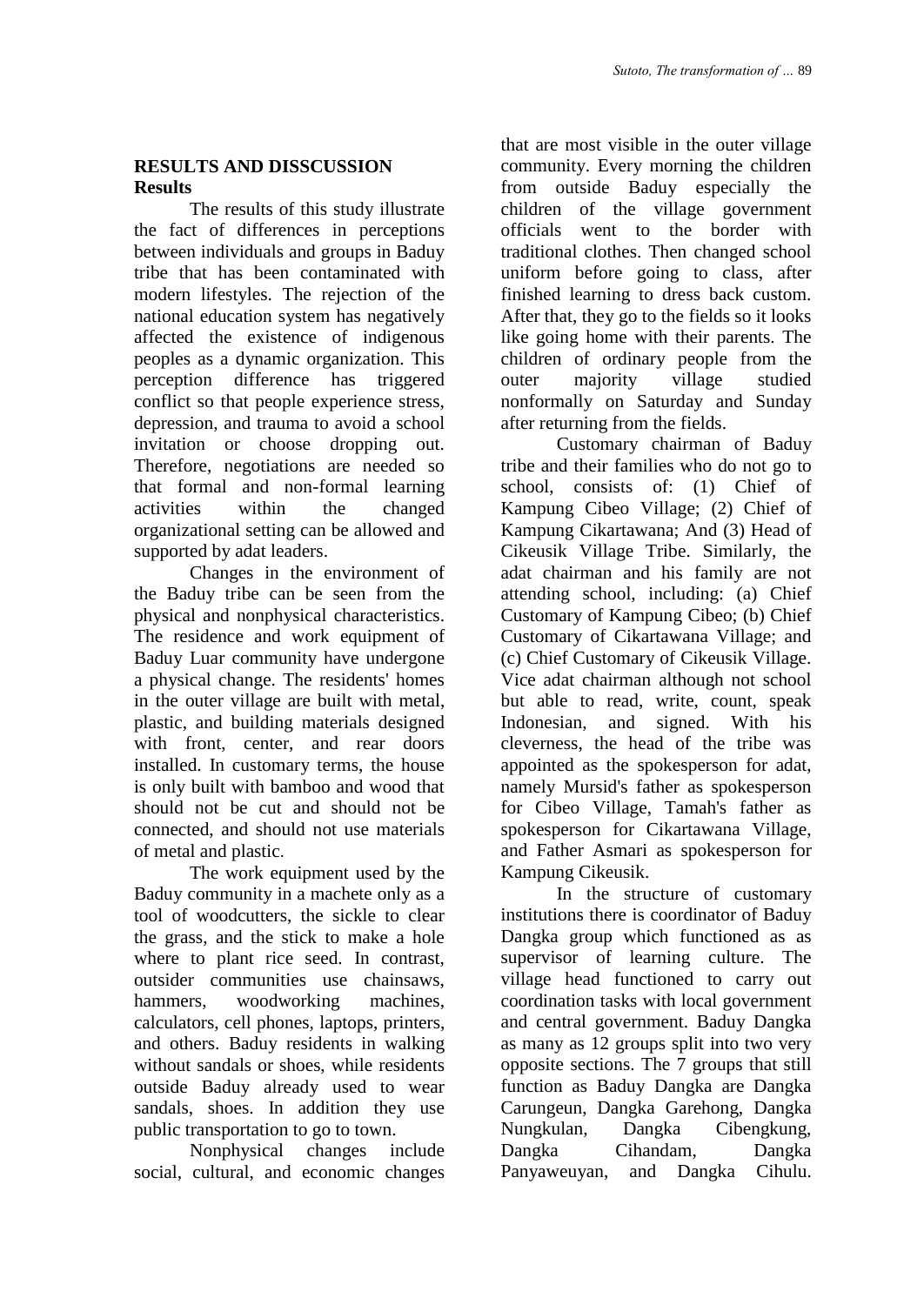While the other 5 groups that are outside ulayat land have become Islamic.

The village head is from the Baduy Luar people chosen by the chief's decision. The main task that the village head must undertake is to convey information from customary institutions to the government or vice versa. One of them is free education program for all residents of Lebak District with built school infrastructure. The village head also gave permission to residents outside the village to follow the program.

The head of the village made different rules between the Baduy Luar, Baduy Dalam, Baduy, and Baduy. For residents outside Baduy allowed to learn formally or nonformal on the border of ulayat land. Especially for residents of Baduy Dalam should not study formal or nonformal. The general rule is that all Baduy tribes should not study in madrasah.

Educational institutions that function as a place to learn the children Baduy tribe, namely: (1) State Primary School of Hariang 4 and State Junior High School of Sobang 4 on the border of Kampung Cisaban with Kampung Karangcombong; (2) State Primary School of Bojongmenteng 2 on the border of Kampung Kaduketug with Kampung Bojongmenteng; and (3) Community Learning Center of Kencana Ungu on the Leuwidamar Street. Citizens who have completed education are given two options, namely urbanization or remain in the ulayat land by serving as a government apparatus in Kanekes village office, such as Sarpin educated equivalent of Junior High School as Section Head of Government, Salman is equivalent to Junior High School as Head of Financial Affairs, Yusup is educated equivalent to Senior High School as staff, Arsad educated equivalent of Junior High School as staff, and Artamin is equivalent to Junior High School as a staff member. Some village officials who

were given the opportunity to attend college were Arman as Village Secretary, Jamali as Head of Planning and Development Section, and Hudri as Head of Public Affairs.

Transformational leaders motivate the Society to improve education. 23 children Baduy from Kampung Cisaban study at State Primary School of Hariang 4 at Hariang Village. 5 children Baduy from Kampung Kaduketug studied at State Primary School of Bojongmenteng 2 at Bojongmenteng Village. Children who are actively studying in community learning center of Kencana Ungu as many as 7 children from Kampung Balingbing, 3 children from Kampung Marengo, and 2 children from Kampung Gajeboh.

The motivation to learn in public schools and community learning center has increased. Then the children who graduated from elementary school education continue to State Junior High School of Sobang 4, on average per year 2 - 3 children. In addition there are educational institutions in the ulayat land is Madrasah Ibtidaiyah of Masyarikul Huda as many as 80 children are Baduy Moeslem and as many as 38 children after graduating from madrasah ibtidaiyah went to Madrsah Tsanawiyah of Alam Wiwitan.

The innovation of learning culture is done by transformational leaders who strongly respond to changing learning habits so that the open transformation of the organization's environment and human resource development. The effort to transform learning culture is done by the central government, local government, mass organizations, business world, universities, and ex-Baduy Tribe groups. The forms of innovation done are in 1992, Madrasah Ibtidaiyah of Masyarikul Huda built in Kampung Cicakal Girang. Since 2001 until now, State Primary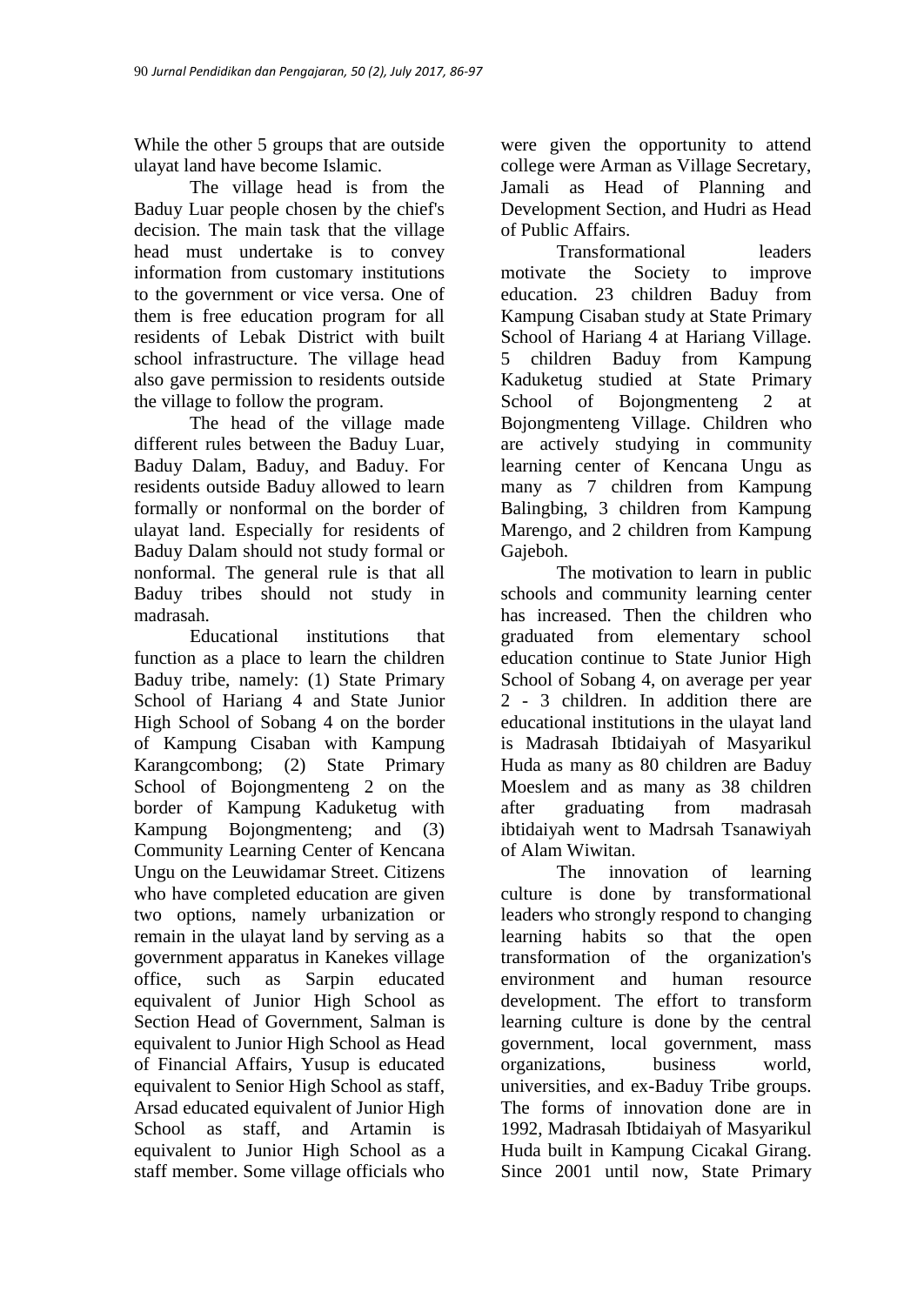School of Hariang 4 received students from Baduy tribe. Year 2007 built Community Learning Center of Kencana Ungu for non-formal education Baduy Tribe. Year 2007 built State Junior High School of Sobang 4 to accommodate graduates State Primary School of Hariang 4, consisting of children from non Baduy family, ex Tribe Baduy, and children Baduy tribe. Then year 2010 built Madrasah Tsanawiyah of Alam Wiwitan in the Kampung Cicakal Girang to facilitate the education of Muslims and groups of convertsm. Infrastructure for supporting education of baduy tribe childrens are built village library and internet training center, placed ini State Primary School of Bojongmenteng 2.

Learning culture conflict is caused by differences in perceptions between transformational leaders and adat leaders, including: Firsth, madrasah education is intended to introduce religious foundations for out-ofcircumception residents who are circumcised, married, and taken care of by Islamic death, but adat leaders perceive as Islamization movement. Second, literacy education is intended to introduce letters and numbers to residents outside the village who have consumed food and beverage packaging so as to obtain knowledge of expiration date, and in the course of trading to the city so as not to get lost because it is able to read the direction of the road, but adat leaders perceive as a movement to replace Oral tradition with written culture. Third, formal and non-formal education is intended to increase knowledge and skills so that children can grow up as characterrich generation, but leaders perceive as a modernization movement that is feared will generate courage to change customs.

Responding to the problem, transformational leaders in ulayat land of Baduy tribe negotiate learning culture with the following steps: (1) Madrasah institution managers do not recruit children Baduy Tribe as learners, except for converts are allowed to study in madrasah; (2) People who send their children to formal or non-formal education institutions on the borders of ulayat land in order to respect their customs by camouflage or clandestine; (3) Managers of formal or non-formal education institutions to facilitate the transit of children Baduy Tribe so that can change uniform safely; (4) Teachers at public schools and facilitators at community learning centers to receive Baduy Tribe children to mingle with non-Baduy children and former Baduy Tribes, also oversee the association in the educational environment and provide special study guidance before going home from school; and (5) Non Baduy and ex-Baduy families not to report the activities of Baduy Tribe's children in school or community learning center to head of tribe.

Transformational leaders strive to implement a control system of learning culture so that children are motivated to learn in formal or non-formal education institutions organized by the local government and society. Control systems of learning culture found in the field, namely: (a) the village leader assigns one head of government section as the registration coordinator of the learners; (b) the village leader grants a learning permit for outer village children, while inland children are only allowed to learn selflearning; (c) the village leader processes the migration status for people studying in madrasah or studying in the city; (d) data collection of students is only done by educational institutions, while the population data in the village written with information "not student"; (e) learning guidance activities are only conducted in educational institutions before returning home with consideration of the level of security and comfort of customary chairman's supervision; and (f) School equipment is kept in school or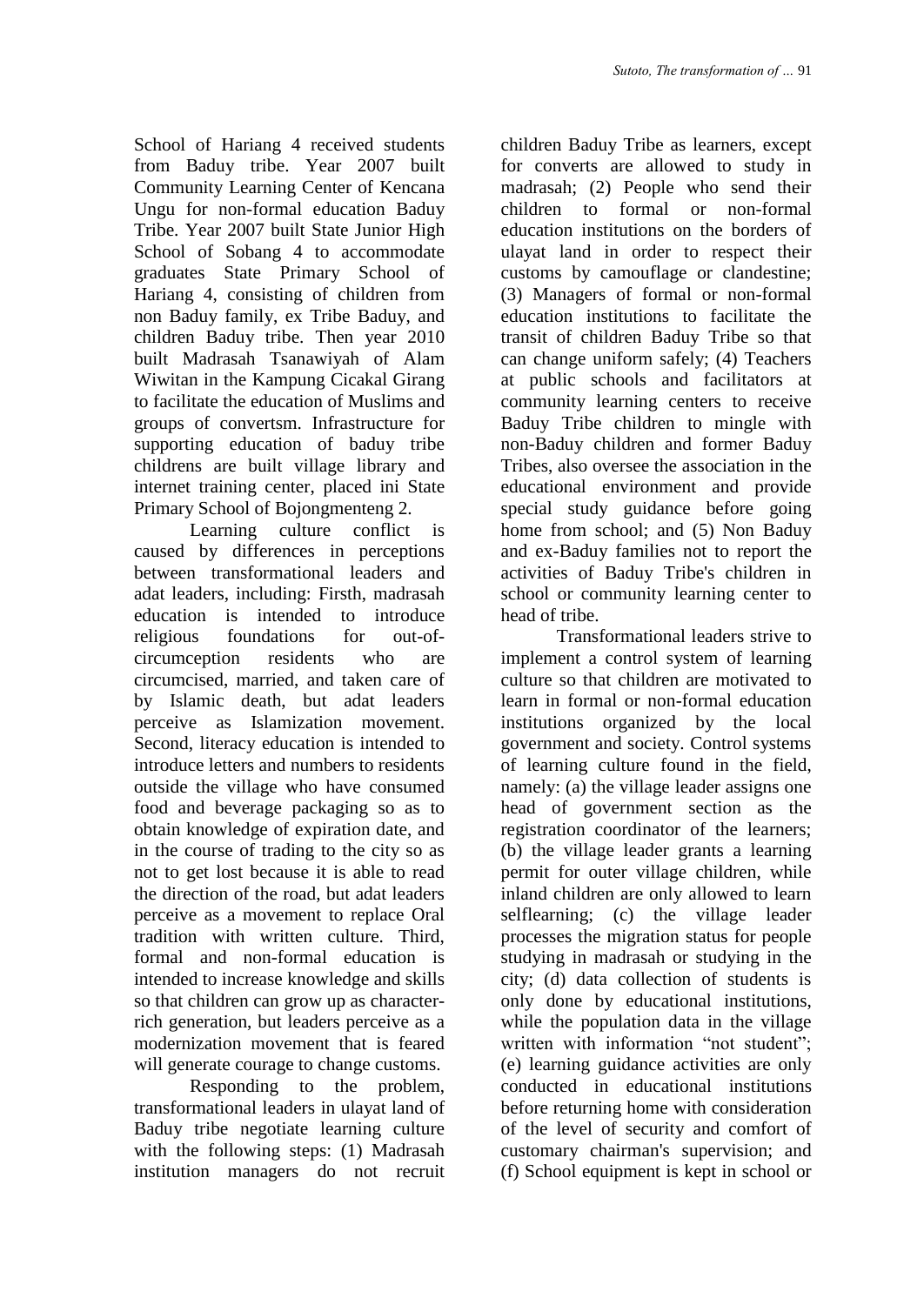deposited in stalls that facilitate transit venues with consideration of respecting the customary environment.

## **Discussion**

Baduy Tribe in Lebak District, Banten Province is one of the indigenous ethnic Sundanese who maintain the teachings of Sunda Wiwitan as a belief. It is said that since the time of the Sultanate of Banten (1526 - 1813) has settled in the forest of Mount Kendeng, now the settlement was called Kanekes Village. Villagers in this village call their identity as Kanekes, while outsiders are more familiar with the Baduy. The inhabitants who live in the interior are called the Inner Baduy and the residents who settle in the outer village are called the Outer Baduy.

Baduy tribe is a residents of Sundanese ethnic who practice the teachings of Sunda Wiwitan. Communities of Sunda Wiwitan is spread in the territory of former kingdom of Sunda (West Java and Banten). One of the Dragon Tribe in Tasikmalaya Regency has a culture of learning more advanced than Baduy Tribe. This is evident from the activities of the population in the compulsory education program held by the government and the community.

The existence of the Baduy Tribe community in the outer village is now experiencing the progress of civilization, ie already using communication and information technology, transportation, and medical treatment. Behavior of learning culture of children also changed from the tradition of oral learning to the learning culture of tuliisan. Children are motivated to learn to read, write, and count (Calistung) for the purpose of trading. Children also learn Indonesian to interact with visitors.

Until now, Baduy tribe still refused the development of infrastructure and educational infrastructure facilities.

Therefore, the government, business community, and society only build educational infrastructure facilities in the border of ulayat land. Meanwhile, access to institutions is very difficult to walk by walking through the jungle. When on the way to school the students meet the chief of the tribe, they must have to hide or pretend to go to the field.

Different situation on Outer Baduy who live near the border of ulayat land. They are used to socializing with other educated villagers. Behavior of outside baduy population is more modern than Baduy tribe inside. Their Indonesian skills are very good. They make transactions with proof of receipt, communicate with phone, and so on. It is in line with Skinner's view of the condition of an environment as having a change in the desired organizational behavior as positive or negative reinforcement, on the contrary to undesired organizational behavior changes with the consequences of traditional extinction and the resulting offense punishment, by George and Jones.

Human resources The Baduy tribe has a distinct character among groups with differentiated over common customs for Outer Baduy and customs specifically for Inner Baduy. Baduy Inhabitants In running a "buyut adat tunggal" such as the prohibition of using soap, shampoo, toothpaste, perfume, electronic devices, telephones, and motor vehicles so that the character is closed. Whereas the inhabitants of Baduy Luar only run a "buyut nahun" as required to do farming, said Ekadjati.

Schools in the customary law provisions Baduy tribe is prohibited for all residents. But the open attitude of Baduy Luar people who conduct with the border community are motivated to participate in learning. Local Baduy residents also often associate with border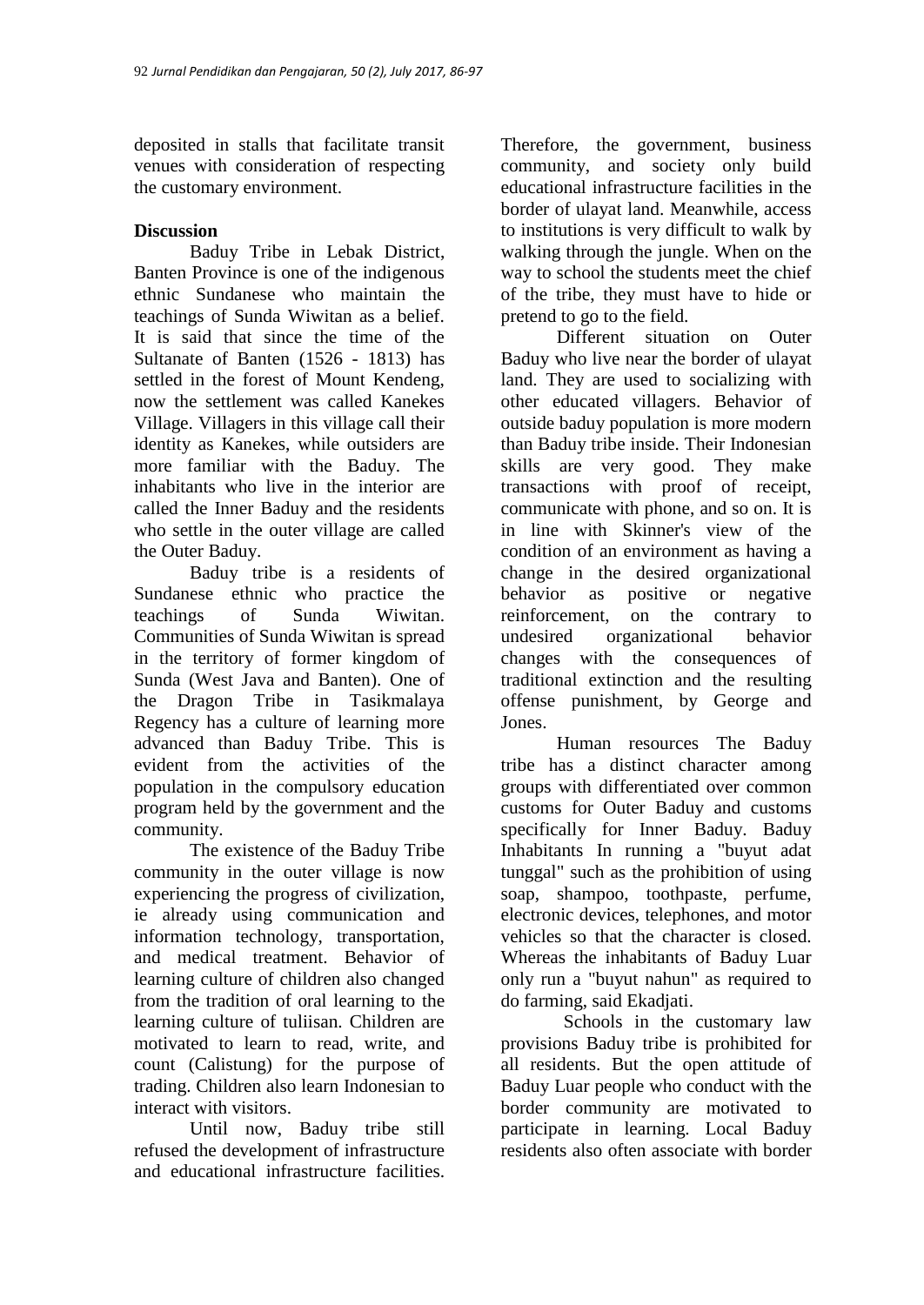community become accustomed to watching television.

Unlike the outside Baduy characters that tend to be open so placed in the outer village. This place as a place of exile for Baduy tribe who violate customs. However, in terms of formal and non-formal learning culture, adat institutions are prohibited. But the modern organizational environment encourages the transformation of human resources. The advancement of science and technology of the non-Baduy and ex-Baduy people became the agents of external change which subsequently formed an internal change agent, explained by Gibson.

Educational institutions as external change agents offer a change of learning culture in the family and community environment. The offer was welcomed by the family of village government officials. They attend primary, secondary, and tertiary education. Family of village government officials as agents of internal change. The community follows the learning behavior of the village government officials. This example has effectively transformed the organizational environment from the primitive society's habit of turning into a learning society environment.

The courage of transformational leaders in the struggle for the right to education of citizens is able to change the learning culture of outer and inland village communities. The role of each transformational leader is the former Head of Kanekes Village actively participates in socializing compulsory education programs to families and neighbors in one neighborhood and other villagers. Kanekes Village Head facilitates formal education, nonformal education, and training for the inhabitants of Baduy Luar. Head of MI Masyarikul Huda, providing tutoring in the field for Outdoor Baduy children. Muhammadiyah organizational

coordinator in ulayat land, establishing MTs Alam Wiwitan in ulayat land and training converts as madrasah teachers. Kanekes Village Government apparatus, acting as non-formal education facilitator of Baduy Tribe. Politicians with ex-Baduy status who facilitate educational infrastructure facilities and serve as "Bapak Angkat" for children who continue their education in the city. Students from the Baduy Tribe families accompany the children of the outer village who continue in secondary education and higher education.

Griffin and Moorhead explained that Changes in the organizational environment and transformation of human resources are inseparable from the role of transformational leaders who seek to recognize the need for change so as to have a vision to guide change and eager to implement change effectively. In the ulayat land of the Baduy Tribe has been born a leader of change from various elements, including village governance managers, madrasah education managers, formal education managers, and nonformal education managers.

Changes in the organizational environment and transformation of human resources are inseparable from the role of transformational leaders who seek to recognize the need for change so as to have a vision to guide change and eager to implement change effectively (Griffin and Moorhead, 2014: 353). In the ulayat land of the Baduy Tribe has been born a leader of change from various elements, including village governance managers, madrasah education managers, formal education managers, and nonformal education managers.

Leaders of the field are interested in changing the learning culture, such as giving education permits for all residents of Baduy Luar, managing madrasah education, guiding religious learning for brandnew moeslem (mualaf) , guiding children's learning at school, and guiding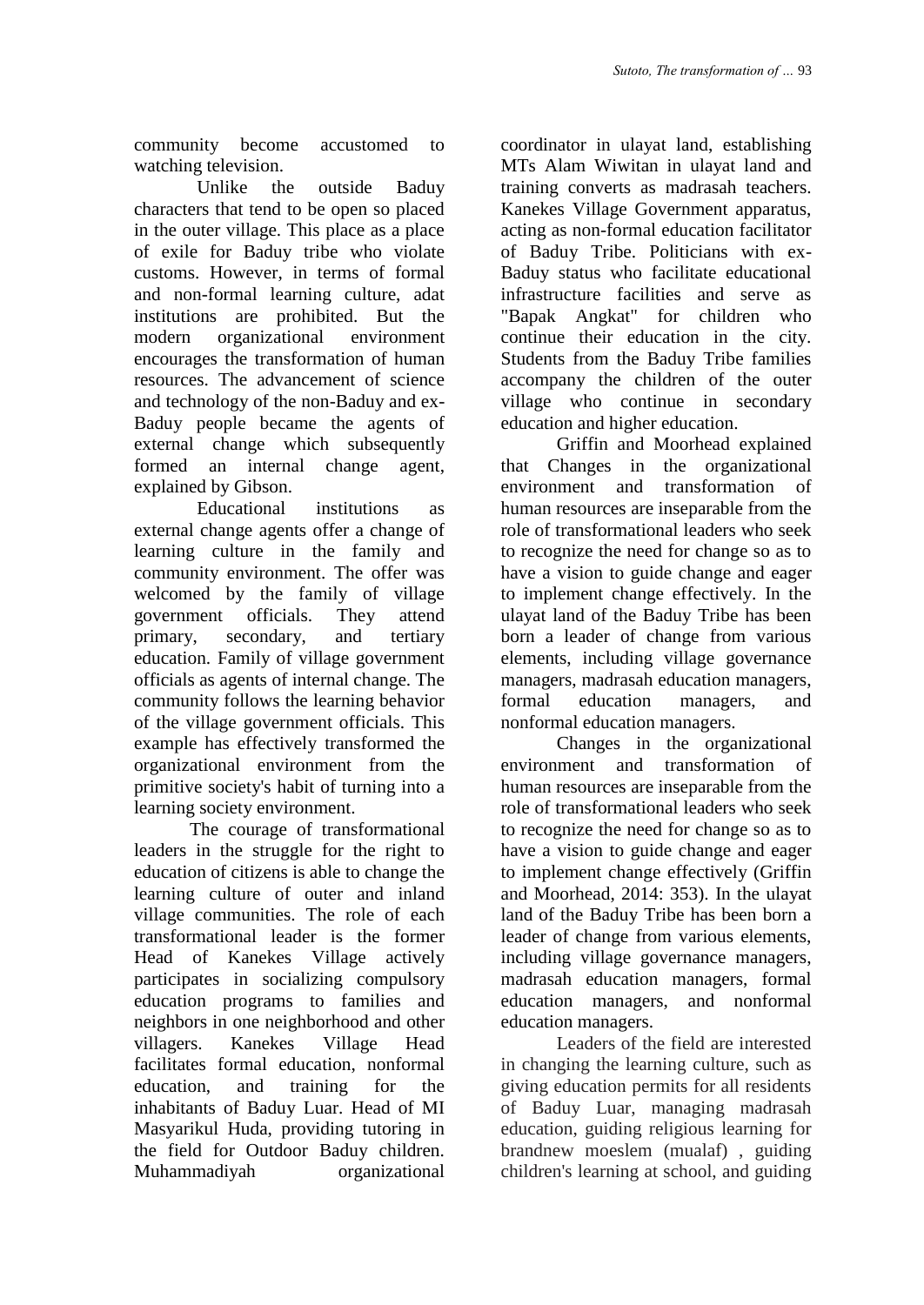tutors at community learning centers. The transformational leader protects the children of the Baduy Tribe who carry out the formal and nonformal learning culture.

Griffin and Moorhead said that learning is really a motivation to foster self-confidence. It should be clear of the goals to be achieved from the changing learning culture that each family follows as an organizational unit. Setting objectives prior to implementing learning is a useful framework for managing motivation, as well as a control tool for managers to monitor organizational performance.

Learning motivation comes from within and outside the organization's environment. The booming population has narrowed job field. People instinctively seek to survive by seeking employment opportunities outside the organization's environment. People are Motivated to fulfill job requirements with schools eventhough they are threatened by customary institutions. In addition, the success of family and neighbors in the city motivates children to eagerly learn despite many obstacles, challenges, and threats.

Robbins and Coulter explained that technological advances and customary school restrictions as two conditions that suppress human resources create innovative learning cultures. The transformational leader seeks to take creative ideas and transform them into useful products or working methods. The innovation of learning culture can be done by changing organizational structure, for example formed Baduy Tribe's alumni community to channel innovative ideas. The change of organizational structure is very prominent in the ex-Baduy entrepreneur community and the Baduy Baduy community. In addition, innovation in culture is very strategic, for example art festival, craft exhibition, and others.

While the innovation related to human resources with work practices, among them developed household woven craft industry and processed products crops marketed online.

Negotiations are conducted taking into account the advantages and disadvantages of the settled conflict. Transformational leaders can engage in indirect negotiations with adaptation and negotiation for direct conflict with "winwin" strategy. However, the settlement of cultural learning conflicts in ulayat lands requires collaboration between the parties in conflict with the negotiation agreement in order to achieve the goals of each group with high tolerance and acceptable to both parties. Accuracy can be achieved by establishing a process that provides responsibility openly and honestly explained by Schermerhorn.

Differences in perceptions about formal and non-formal education lead to social conflicts among stakeholders. The government requires that children attend the compulsory education program to have a characterized personality, whereas adat leaders are worried about the implementation of formal or non-formal education will dissipate the values of local wisdom that has been passed on to Puun. Customary leaders only allow schools for the families of village officials who are given the mandate as servants of the community, while lay families are required to work in the fields so they do not need to go to school.

Learning Culture Control System, Adat Chairman implements a system of cultural control of learning with the tradition of cleaning done at the time before kawalu ceremony. A ritual of worship run by tribal chiefs at home and places of worship. The head of the tribe believes God Almighty will be wrath if the Baduy tribe residents modern life style, therefore the use of technology tools and school equipment raided. The raids were detrimental to the population,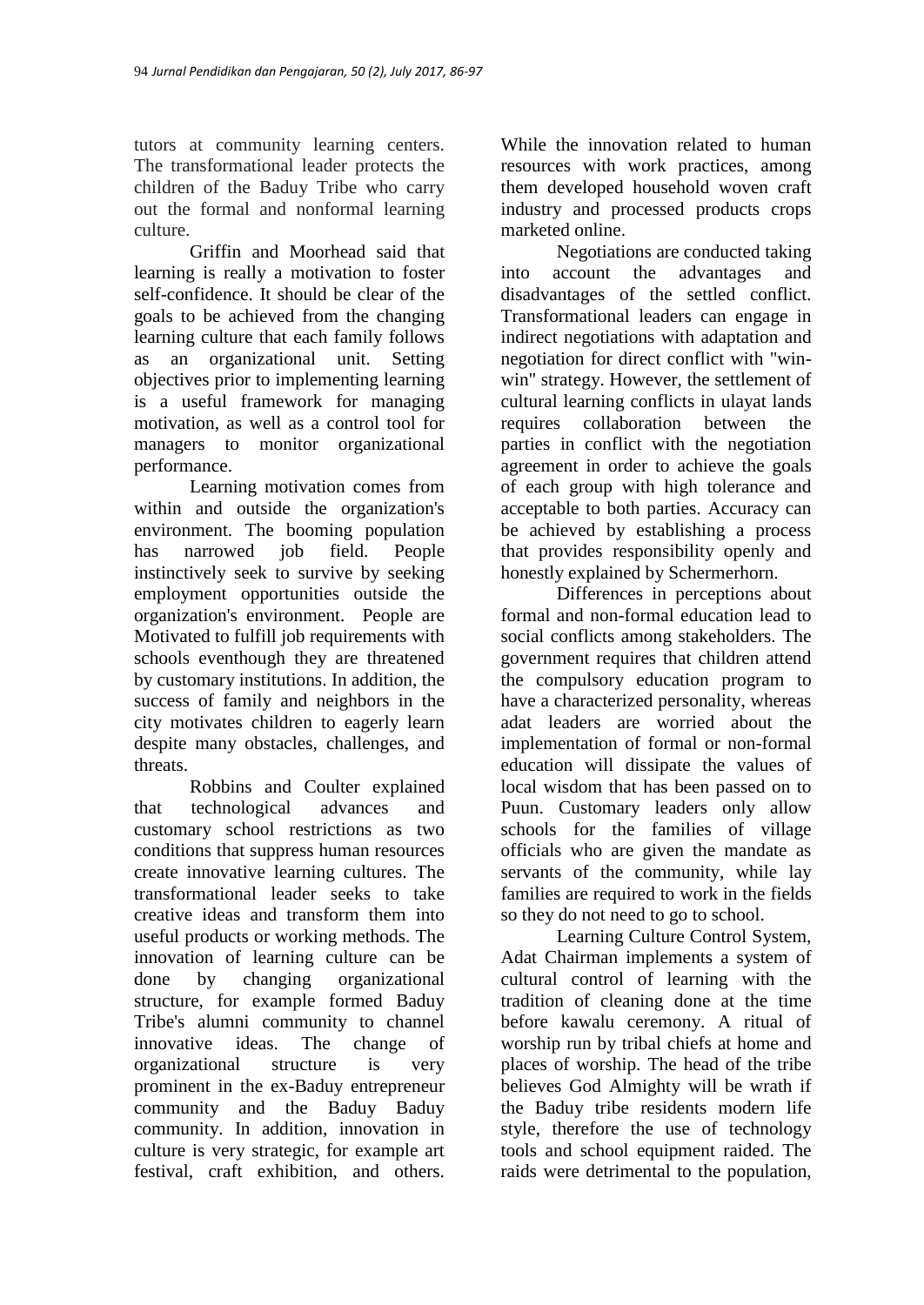such as electronic devices being destroyed, motorbikes burned, and school books and supplies thrown out causing stress, depression, and trauma to children who saw the incident. The tradition of the raid has clearly threatened the world of education in order not to give the right to education to the indigenous people of the Baduy Tribe. Whereas our state constitution guarantees the education of every citizen, not except for the children of remote indigenous communities.

Ideal cultural learning control can be done in three positions, including input control, process control and productive activities, and output control, explained by Kreitner. Cultural learning control at the input stage is done to be selective towards the allowed group and the school banned group. Cultural learning control at the input stage is done to be selective towards the allowed group and the school banned group. Control of the stage of the process is done with closed management.

In sending children to school, the family of Kanekes Village Government officials is closed because they have to comply with the customary provisions by maintaining the behavior of their children so as not to be contaminated with outside interaction. Children only wear school uniform while in school, while out of the house and into the house must remain dressed custom. School equipment is prohibited to be brought into the house so that activities do the tasks delivered by the father and the mother of the teacher must be done in school. So the desire to go to school is only channeled with a hidden and disguised strategy.

The habit of learning in each family is done by oral method. This custom has become a hereditary tradition passed down from previous generations to the present. Children in the interior are very obedient to the lessons of parents and adat leaders so that they refuse when

taught knowledge and skills by outsiders. Unlike the case with children in outlying settlements, living in the advancement of tourism and telecommunications is difficult to avoid the pressures of modernization.

The village head's family, the head of the RW, and the head of the RT have taken advantage of access to education as an opportunity for a career in the city. A strong urge to send children to the city puts great hope in the future when their children can serve the government. The success of the children has been demonstrated in careers, such as politics, government, trade, military, education, health and transport.

# **CONCLUSION**

There are many lessons that we can learn from learning culture management of Baduy tribe, for example, their children who have completed their education must commit themselves to exit from ulayat land, but throughout the history of the children after living outward life seems to be living more settled without having to return to their hometown. His ability to adapt to the outside environment has been prepared by sending children from primary school, junior high school to high school, even education at the college level.

The transformation of learning culture is caused by three important factors, namely: transformational leadership, learning motivation, and learning culture innovation. Transformation is characterized by changes in the organization's environment and human resource development. Education that was originally prohibited as opposed to customs can finally be accepted as a tool of control of the values of local wisdom.

Conflicts caused by differences in perceptions between transformational leaders and traditional leaders are dealt with through collaborative strategies,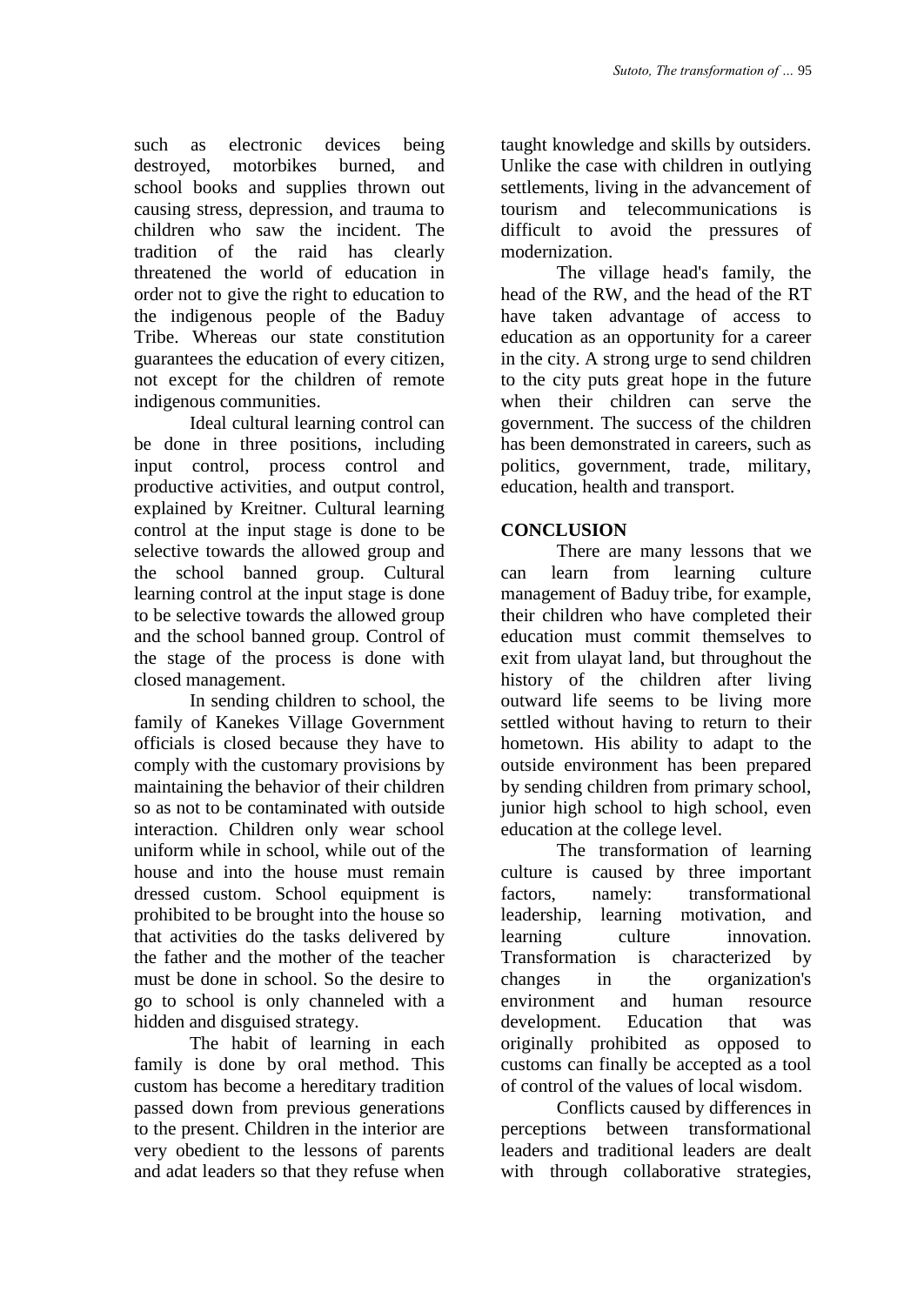namely through oral agreements. One of them is agreed by implementing a cultural learning control system that is done with integrated monitoring techniques. Tribal leaders and education managers are responsible for monitoring the recruitment process of learners, teaching and learning process in schools, and adaptation process of children who have graduated from school. Thus it can be harmonized between school independence and customary law of school restrictions so that in the future, children who attend school can remain in ulayat land.

This research is expected to inspire policy makers in formulating remote educational adat community development program, especially on indigenous people of Baduy Tribe in Lebak Regency of Banten Province. In accordance with the constitutional foundation which guarantees the right of education for every resident. Education is a process of personality formation that must be improved competence according to age of child development. For case advances in information communication technology using, Tribe leader should be suggest people creatively utilized as a medium of learning in a strategic environment.

Hopefully, The results of this study can eliminate the perception of education as a threat of customary school ban with a new paradigm that convinces tribe leaders that education as a tool of organizational control for the transformation of learning culture in the outer village based on the values of local wisdom.

## **REFERENCES**

- Brewer, John D. (2000). *Ethnography.* Buckingham: Open University Press.
- Creswel, John W. (2007). *Qualitative Inquary and Research Design:*

*Choosing Among Five Approaches.* California: SAGE Publications.

- Ekadjati, Edi S. (2014). *Kebudayaan Sunda: Suatu Pendekatan Sejarah.* Bandung: PT Dunia Pustaka Jaya.
- Fetterman, David M. (2010). *Ethnography: Step by Step.* California: SAGE Publications.
- George, Jennifer M. and Gareth Jones. (2012). *Understanding and Managing Organizational behavior.* New Jersey: Pearson Education.
- Gibson, James L., et.al. (2012). *Organizations: Behavior, Structure, Processes.* New York: McGraw-Hill Companies.
- Griffin, Ricky W. and Gregory Moorhead. (2014). *Organizational Behavior: Managing People and Organizations.* South Western: Cengage Learning.
- Kreitner, Robert. (2009). *Management.*  Boston: Houghton Mifflin Harcourt Publishing Company.
- Robbins, Stephen P. and Mary Coulter. (2012). *Management.* Boston: Pearson Education.
- Schermerhorn, John R. et. al. (2010). *Organizational Behavior.*  Hoboken: John Wiley & Sons.
- Spradley, James P. (2006). *Metode Etnografi*, penerjemah, Misbah Zulfa Elizabeth. Yogyakarta: Tiara Wacana.